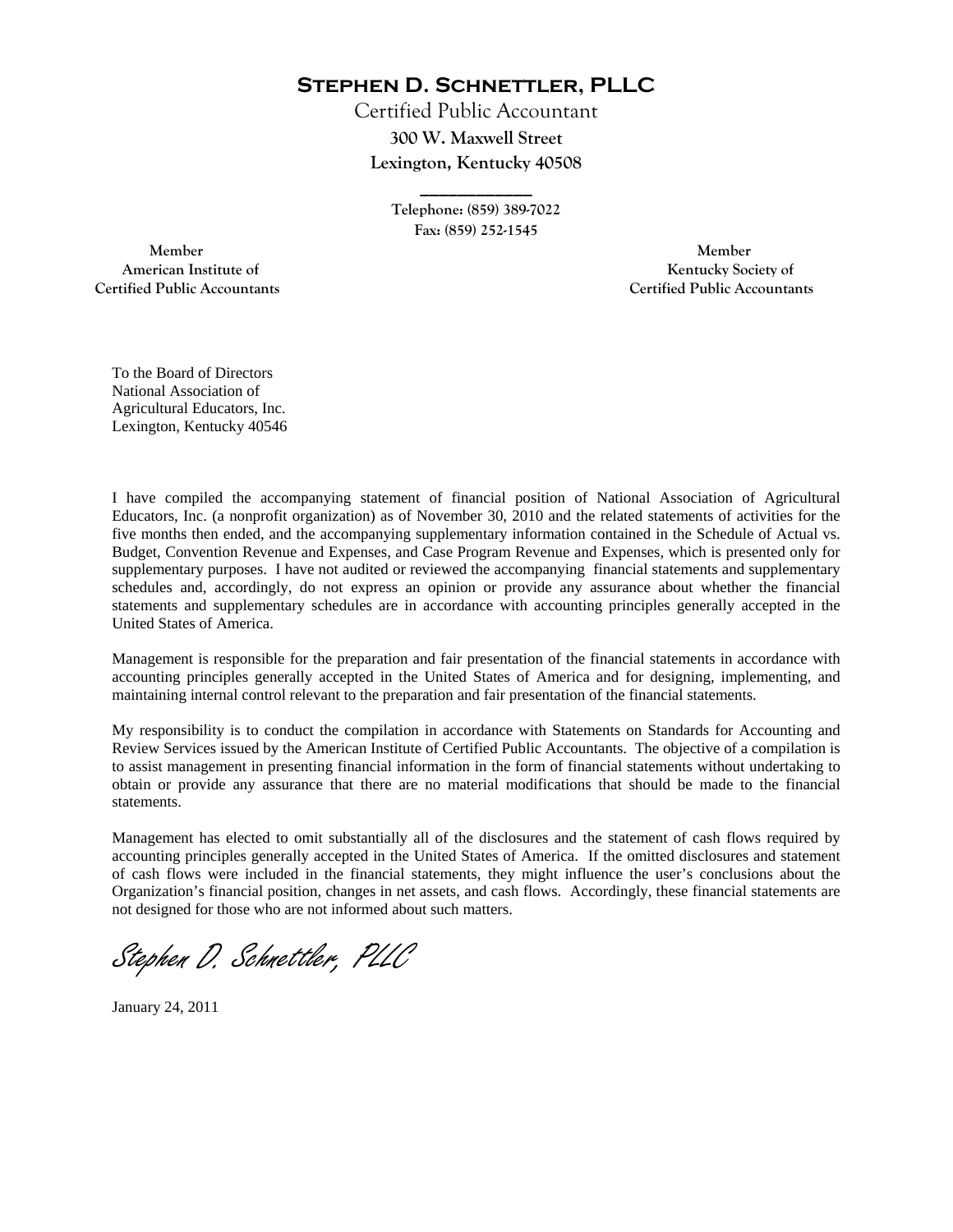## NATIONAL ASSOCIATION OF AGRICULTURAL EDUCATORS, INC. **Statement of Financial Position** November 30, 2010

| <b>ASSETS</b>                         |               |
|---------------------------------------|---------------|
| Cash on deposit                       | \$<br>125,614 |
| Cash on deposit - CASE Program        | 90,350        |
| Investments - operating fund          | 381,295       |
| Investments - life membership fund    | 120,947       |
| Investments - legislative fund        | 369           |
| Investments - reserve fund            | 103,817       |
| Accounts receivable                   | 93,575        |
| Prepaid expenses                      | 62            |
| Property and equipment                | 13,019        |
| <b>TOTAL ASSETS</b>                   | \$<br>929,048 |
| <b>LIABILITIES AND NET ASSETS</b>     |               |
| <b>LIABILITIES</b>                    |               |
| Accounts payable                      | \$<br>41,685  |
| Accrued leave payable                 | 21,314        |
| Other current liabilities             | 6,333         |
| <b>TOTAL LIABILITIES</b>              | 69,332        |
| <b>NET ASSETS</b>                     |               |
| Unrestricted net assets:              |               |
| Current operation                     | 498,259       |
| Board designated for special purposes | 121,688       |
| Temporarily restricted net assets     | 1,909         |
| <b>CASE Project</b>                   | 237,860       |
| <b>TOTAL NET ASSETS</b>               | 859,716       |
| TOTAL LIABILITIES AND NET ASSETS      | \$<br>929,048 |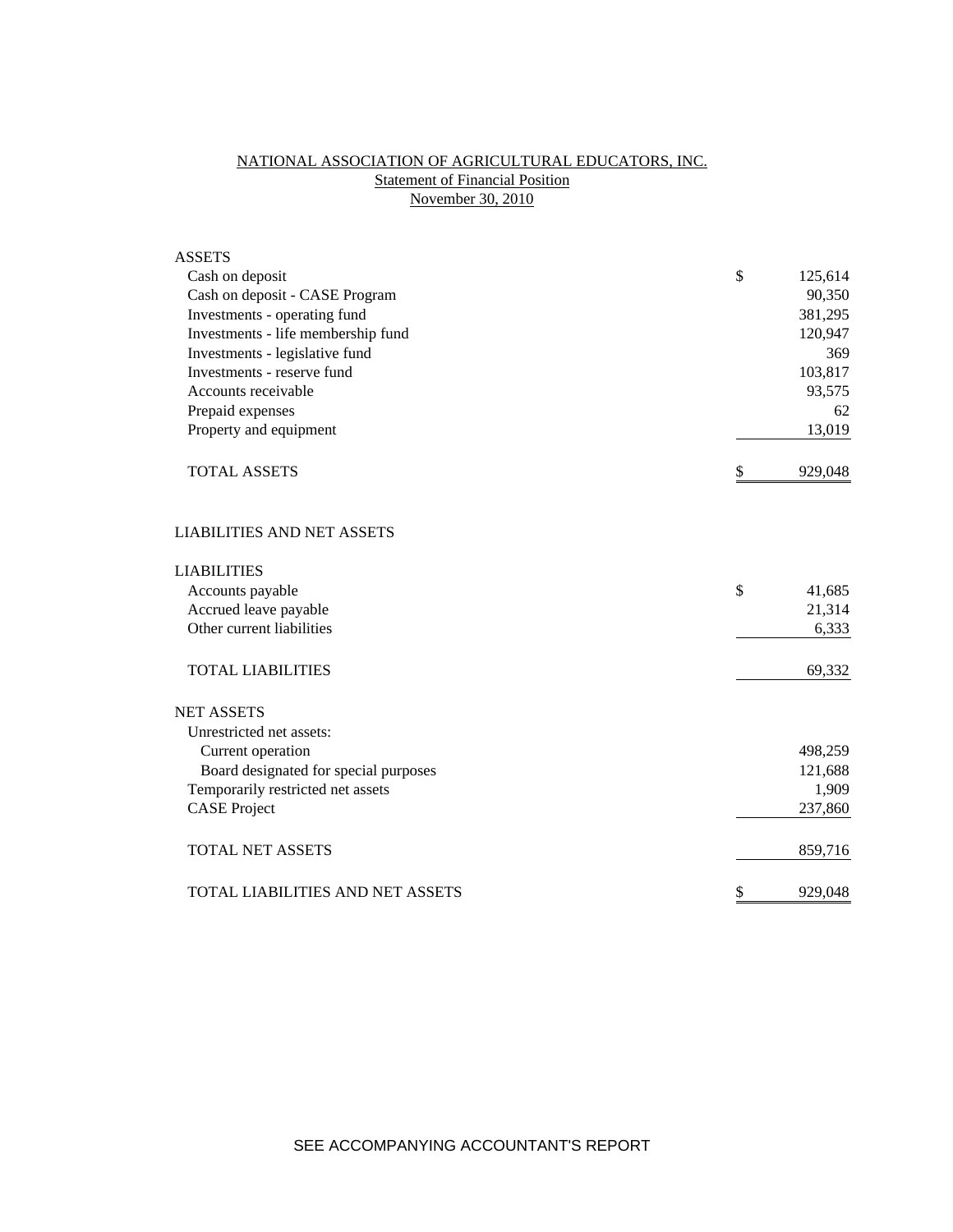## NATIONAL ASSOCIATION OF AGRICULTURAL EDUCATORS, INC. **Statement of Activities** For the Five Months Ended November 30, 2010

|                                       |    | Unrestricted |               |             |               |               |  |
|---------------------------------------|----|--------------|---------------|-------------|---------------|---------------|--|
|                                       |    | Current      | Board         | Temporarily | CASE          |               |  |
|                                       |    | Operations   | Designated    | Restricted  | Project       | Total         |  |
| Revenue, Gains and Losses             |    |              |               |             |               |               |  |
| Membership dues                       | \$ | 236,175      | \$<br>2.880   | \$          | \$            | \$<br>239,055 |  |
| Convention registration               |    | 1,285        |               |             |               | 1,285         |  |
| Sponsorship and awards                |    | 18,200       |               |             |               | 18,200        |  |
| Merchandise sales                     |    | 3,770        |               |             |               | 3,770         |  |
| Contributions                         |    |              |               | 49          |               | 49            |  |
| Management fees                       |    |              |               |             |               |               |  |
| Net realized and unrealized           |    |              |               |             |               |               |  |
| gains (losses) on securities          |    | 58,421       |               |             |               | 58,421        |  |
| Interest and dividends                |    | 1,199        |               |             |               | 1,199         |  |
| FFA Foundation projects               |    | 34,568       |               |             |               | 34,568        |  |
| CASE Program income                   |    |              |               |             | 237,349       | 237,349       |  |
| Other income                          |    | 28,651       |               |             |               | 28,651        |  |
| Total Revenue, Gaines and Losses      |    | 382,269      | 2,880         | 49          | 237,349       | 622,547       |  |
| Net Assets Released from Restrictions |    |              | ÷,            |             |               |               |  |
| Total Revenue, Gains and Losses       |    |              |               |             |               |               |  |
| and Reclassifications                 |    | 382,269      | 2,880         | 49          | 237,349       | 622,547       |  |
| Expenses                              |    |              |               |             |               |               |  |
| General expenses                      |    | 295,748      |               |             |               | 295,748       |  |
| FFA Foundation projects               |    | 37,090       |               |             |               | 37,090        |  |
| <b>CASE Program expenses</b>          |    | L,           |               |             | 310,694       |               |  |
| Convention expenses                   |    | 22,238       |               |             |               | 22,238        |  |
| Total expenses                        |    | 355,076      |               |             | 310,694       | 355,076       |  |
| INCREASE (DECREASE) IN NET ASSETS     |    | 27,193       | 2,880         | 49          | (73, 345)     | (43, 223)     |  |
| NET ASSETS AT BEGINNING OF PERIOD     |    | 471,066      | 118,808       | 1,860       | 311,205       | 902,939       |  |
| NET ASSETS AT END OF PERIOD           | \$ | 498,259      | \$<br>121,688 | \$<br>1,909 | \$<br>237,860 | \$<br>859,716 |  |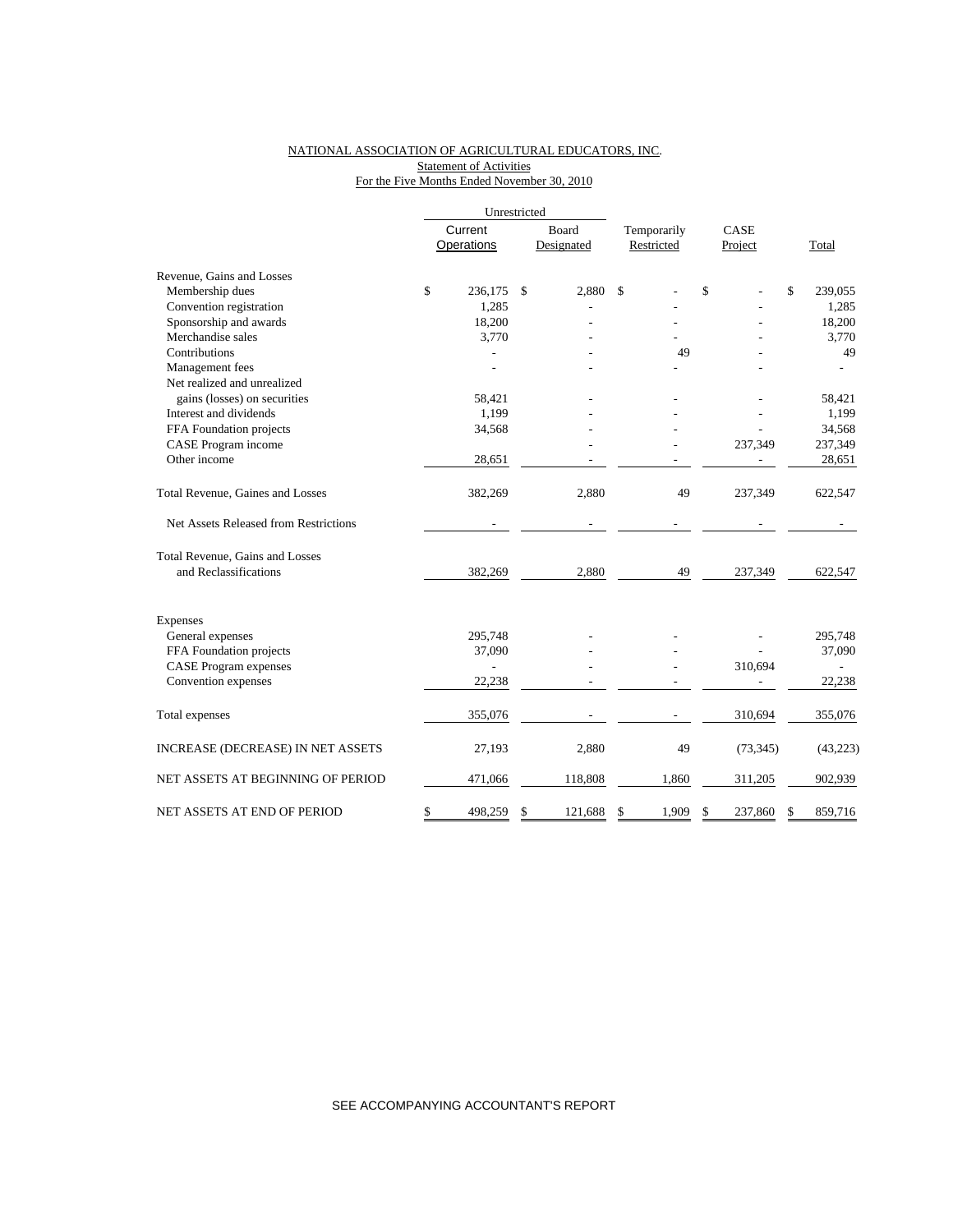|  | NATIONAL ASSOCIATION OF AGRICULTURAL EDUCATORS, INC. |
|--|------------------------------------------------------|
|  |                                                      |

Schedule of Actual vs. Budget<br>For the One and Five Months Ended November 30, 2010

|                                                                     | <b>MONTH</b><br><b>ACTUAL</b> |     | <b>MONTH</b><br><b>BUDGET</b>                                                                                                                                                                                                                                                                                                                                                                                                                                              |    | <b>MONTH</b><br><b>SVARIANCE</b> | YEAR TO DATE<br><b>ACTUAL</b> | <b>YEAR</b><br><b>BUDGET</b> | <b>YEAR</b><br><b>SVARIANCE</b> |
|---------------------------------------------------------------------|-------------------------------|-----|----------------------------------------------------------------------------------------------------------------------------------------------------------------------------------------------------------------------------------------------------------------------------------------------------------------------------------------------------------------------------------------------------------------------------------------------------------------------------|----|----------------------------------|-------------------------------|------------------------------|---------------------------------|
| <b>REVENUE</b><br>Member dues                                       | \$<br>65,380                  | \$  | 32,438                                                                                                                                                                                                                                                                                                                                                                                                                                                                     | s  | 32,942 \$                        | 231,305                       | <sup>\$</sup><br>389.250     | (157, 945)<br>s                 |
| Corporate membership dues                                           | 3,750                         |     | 2,375                                                                                                                                                                                                                                                                                                                                                                                                                                                                      |    |                                  | 7,750                         | 28,500                       | (20, 750)                       |
| <b>NSTA Dues</b>                                                    | 128                           |     | L,                                                                                                                                                                                                                                                                                                                                                                                                                                                                         |    | 1,375                            | 576                           | ÷,                           | 576                             |
| Delmar scholarships                                                 |                               |     | 625                                                                                                                                                                                                                                                                                                                                                                                                                                                                        |    | (625)                            |                               | 7,500                        | (7,500)                         |
| Foundation management fees                                          |                               |     | 2,417                                                                                                                                                                                                                                                                                                                                                                                                                                                                      |    | (2, 417)                         |                               | 29,000                       | (29,000)                        |
| MBNA affinity credit card program                                   |                               |     | ÷,                                                                                                                                                                                                                                                                                                                                                                                                                                                                         |    | ÷,                               |                               |                              |                                 |
| Toyota vehicle lease management fee                                 |                               |     |                                                                                                                                                                                                                                                                                                                                                                                                                                                                            |    |                                  |                               |                              |                                 |
| Interest and dividends                                              | 8                             |     | 500                                                                                                                                                                                                                                                                                                                                                                                                                                                                        |    | (492)                            | 784                           | 6,000                        | (5,216)                         |
| Net realized and unrealized<br>gains (losses) on securities         | (3,883)                       |     | 1,250                                                                                                                                                                                                                                                                                                                                                                                                                                                                      |    |                                  | 58,421                        | 15,000                       | 43,421                          |
| Merchandise sales                                                   | 568                           |     | 708                                                                                                                                                                                                                                                                                                                                                                                                                                                                        |    | (5, 133)<br>(140)                | 3,770                         | 8,500                        | (4,730)                         |
| Investment income, Life Fund                                        | 74                            |     | 125                                                                                                                                                                                                                                                                                                                                                                                                                                                                        |    | (51)                             | 415                           | 1,500                        | (1,085)                         |
| Contributions, Legislative Fund                                     |                               |     |                                                                                                                                                                                                                                                                                                                                                                                                                                                                            |    |                                  | 49                            |                              | 49                              |
| Miscellaneous income                                                | 3,000                         |     | 250                                                                                                                                                                                                                                                                                                                                                                                                                                                                        |    | 2,750                            | 3,000                         | 3,000                        |                                 |
| National Teach Ag Campaign                                          |                               |     | ÷,                                                                                                                                                                                                                                                                                                                                                                                                                                                                         |    | i,                               | 4,496                         |                              | 4,496                           |
| Teacher crisis fund                                                 |                               |     | ä,                                                                                                                                                                                                                                                                                                                                                                                                                                                                         |    | ÷,                               | 1,000                         |                              | 1,000                           |
| Risk management education                                           |                               |     | ä,                                                                                                                                                                                                                                                                                                                                                                                                                                                                         |    | ä,                               | ÷,                            |                              | $\sim$                          |
| AEM business manager stipend                                        |                               |     | 333                                                                                                                                                                                                                                                                                                                                                                                                                                                                        |    | (333)                            |                               | 4,000                        | (4,000)                         |
| Lifetime achievement awards                                         |                               |     | 279                                                                                                                                                                                                                                                                                                                                                                                                                                                                        |    | (279)                            | ÷,                            | 3,350                        | (3,350)                         |
| GMAC SmartEdge program                                              |                               |     | 3,417                                                                                                                                                                                                                                                                                                                                                                                                                                                                      |    | (3, 417)                         |                               | 41,000                       | (41,000)                        |
| Webinar revenue                                                     |                               |     | 1,367                                                                                                                                                                                                                                                                                                                                                                                                                                                                      |    | (1, 367)                         |                               | 16,400                       | (16, 400)                       |
| <b>DuPont Agrisciense</b>                                           |                               |     |                                                                                                                                                                                                                                                                                                                                                                                                                                                                            |    |                                  | 13,079                        | ×,                           | 13,079                          |
| FFA Foundation project - TTTK                                       |                               |     | 4,025                                                                                                                                                                                                                                                                                                                                                                                                                                                                      |    | (4,025)                          | 21,492                        | 48,300                       | (26, 808)                       |
| FFA Foundation project - OPAP                                       |                               |     | 997                                                                                                                                                                                                                                                                                                                                                                                                                                                                        |    | (997)                            | 2,102                         | 11,965                       | (9, 863)                        |
| FFA Foundation project - OMSP                                       |                               |     | 946                                                                                                                                                                                                                                                                                                                                                                                                                                                                        |    | (946)                            | 3,698                         | 11,350                       | (7,652)                         |
| FFA Foundation project - OT                                         |                               |     | 997<br>946                                                                                                                                                                                                                                                                                                                                                                                                                                                                 |    | (997)                            | 3,609                         | 11,965                       | (8,356)                         |
| FFA Foundation project - OYM<br>FFA Foundation project - Greenhouse |                               |     |                                                                                                                                                                                                                                                                                                                                                                                                                                                                            |    | (946)                            | 3,876                         | 11,350                       | (7, 474)                        |
| FFA Foundation teacher workshop                                     | (319)                         |     |                                                                                                                                                                                                                                                                                                                                                                                                                                                                            |    | (319)                            | (209)                         | ٠<br>٠                       | (209)                           |
| CASE program net income                                             | (15,070)                      |     |                                                                                                                                                                                                                                                                                                                                                                                                                                                                            |    | (15,070)                         | (73, 345)                     |                              | (73, 345)                       |
| Convention net income                                               | (10, 539)                     |     | 4,767                                                                                                                                                                                                                                                                                                                                                                                                                                                                      |    | (15,306)                         | 3,747                         | 50,209                       | (46, 462)                       |
| <b>TOTAL REVENUE</b>                                                |                               |     |                                                                                                                                                                                                                                                                                                                                                                                                                                                                            |    |                                  |                               |                              | (408, 524)                      |
| <b>EXPENSES</b>                                                     | 43,097                        |     | 58,762                                                                                                                                                                                                                                                                                                                                                                                                                                                                     |    | (15,793)                         | 289,615                       | 698,139                      |                                 |
| Salaries                                                            | 22,093                        |     | 21,666                                                                                                                                                                                                                                                                                                                                                                                                                                                                     |    | 427                              | 110,785                       | 259,994                      | (149, 209)                      |
| Taxes and benefits                                                  | 6,596                         |     | 5,546                                                                                                                                                                                                                                                                                                                                                                                                                                                                      |    | 1,050                            | 28,085                        | 66,551                       | (38, 466)                       |
| Computer service                                                    | 825                           |     | 83                                                                                                                                                                                                                                                                                                                                                                                                                                                                         |    | 742                              | 975                           | 1,000                        | (25)                            |
| Telephone                                                           | 233                           |     | 333                                                                                                                                                                                                                                                                                                                                                                                                                                                                        |    | (100)                            | 1,792                         | 4,000                        | (2,208)                         |
| Accounting                                                          | 475                           |     | 1,033                                                                                                                                                                                                                                                                                                                                                                                                                                                                      |    | (558)                            | 2,375                         | 12,400                       | (10,025)                        |
| Depreciation                                                        | 374                           |     | 583                                                                                                                                                                                                                                                                                                                                                                                                                                                                        |    | (209)                            | 1,871                         | 7,000                        | (5, 129)                        |
| Rent                                                                |                               |     | 625                                                                                                                                                                                                                                                                                                                                                                                                                                                                        |    | (625)                            | 7,500                         | 7,500                        | ÷,                              |
| Insurance                                                           | 513                           |     | 500                                                                                                                                                                                                                                                                                                                                                                                                                                                                        |    | 13                               | 1,581                         | 6,000                        | (4, 419)                        |
| Legal                                                               |                               |     | 83                                                                                                                                                                                                                                                                                                                                                                                                                                                                         |    | (83)                             |                               | 1,000                        | (1,000)                         |
| Office Supplies                                                     | 1,187                         |     | 417                                                                                                                                                                                                                                                                                                                                                                                                                                                                        |    | 770                              | 2,098                         | 5,000                        | (2,902)                         |
| Bank charges and investment fees                                    |                               |     | 8                                                                                                                                                                                                                                                                                                                                                                                                                                                                          |    | (8)                              |                               | 100                          | (100)                           |
| Printing, general                                                   |                               |     | 417                                                                                                                                                                                                                                                                                                                                                                                                                                                                        |    | (417)                            | 2,023                         | 5,000                        | (2,977)                         |
| Staff training                                                      |                               |     | 83                                                                                                                                                                                                                                                                                                                                                                                                                                                                         |    | (83)                             | 24                            | 1,000                        | (976)                           |
| Taxes and licenses                                                  |                               |     | 5                                                                                                                                                                                                                                                                                                                                                                                                                                                                          |    | (5)                              | 27                            | 60                           | (33)                            |
| Membership and contributions                                        | 6,447                         |     | 1,250                                                                                                                                                                                                                                                                                                                                                                                                                                                                      |    | 5,197                            | 15,237                        | 15,000                       | 237                             |
| Travel, staff                                                       | (113)                         |     | 1,856                                                                                                                                                                                                                                                                                                                                                                                                                                                                      |    | (1,969)                          | 3,603                         | 22,275                       | (18, 672)                       |
| Promotion and marketing                                             | 355                           |     | 2,083                                                                                                                                                                                                                                                                                                                                                                                                                                                                      |    | (1,728)                          | 7,104                         | 25,000                       | (17, 896)                       |
| Merchandise and diaries                                             | 1,067                         |     | 833                                                                                                                                                                                                                                                                                                                                                                                                                                                                        |    | 234                              | 1,945                         | 10,000                       | (8,055)                         |
| Photocopying                                                        |                               |     | 8                                                                                                                                                                                                                                                                                                                                                                                                                                                                          |    | (8)                              | 210                           | 100                          | 110                             |
| Postage, general<br>Professional liability insurance                | 1,200                         |     | 333<br>3,093                                                                                                                                                                                                                                                                                                                                                                                                                                                               |    | 867<br>(3,093)                   | 2,620<br>37,415               | 4,000<br>37,110              | (1,380)<br>305                  |
| Public relations                                                    | 50                            |     | 42                                                                                                                                                                                                                                                                                                                                                                                                                                                                         |    | 8                                | 50                            | 500                          | (450)                           |
| Scholarships                                                        |                               |     | 938                                                                                                                                                                                                                                                                                                                                                                                                                                                                        |    | (938)                            | 12,000                        | 11,250                       | 750                             |
| Travel, regional secretaries                                        | 872                           |     | 833                                                                                                                                                                                                                                                                                                                                                                                                                                                                        |    | 39                               | 3,351                         | 10,000                       | (6, 649)                        |
| Travel, board of directors                                          | 82                            |     | 2,917                                                                                                                                                                                                                                                                                                                                                                                                                                                                      |    | (2, 835)                         | 11,621                        | 35,000                       | (23, 379)                       |
| Nat'l Teach Ag Campaign                                             | 4,650                         |     |                                                                                                                                                                                                                                                                                                                                                                                                                                                                            |    | 4,650                            | 17,638                        |                              | 17,638                          |
| FFA Foundation project - TTTK                                       | 9,561                         |     | 4,025                                                                                                                                                                                                                                                                                                                                                                                                                                                                      |    | 5,536                            | 22,868                        | 48,300                       | (25, 432)                       |
| FFA Foundation project - OPAP                                       | 973                           |     | 997                                                                                                                                                                                                                                                                                                                                                                                                                                                                        |    | (24)                             | 2,687                         | 11,965                       | (9,278)                         |
| FFA Foundation project - OMSP                                       | 1,773                         |     | 946                                                                                                                                                                                                                                                                                                                                                                                                                                                                        |    | 827                              | 3,998                         | 11,350                       | (7, 352)                        |
| FFA Foundation project - OT                                         | 1,004                         |     | 997                                                                                                                                                                                                                                                                                                                                                                                                                                                                        |    | $\tau$                           | 3,761                         | 11,965                       | (8, 204)                        |
| FFA Foundation project - OYM                                        | 1,497                         |     | 946                                                                                                                                                                                                                                                                                                                                                                                                                                                                        |    | 551                              | 3,776                         | 11,350                       | (7,574)                         |
| FFA Foundation project - Greenhouse                                 |                               |     |                                                                                                                                                                                                                                                                                                                                                                                                                                                                            |    |                                  | $\sim$                        |                              |                                 |
| FFA Foundation project - LAA                                        |                               |     |                                                                                                                                                                                                                                                                                                                                                                                                                                                                            |    |                                  | 155                           | ÷,                           | 155                             |
| FFA Foundation project - Smart Edge                                 |                               |     |                                                                                                                                                                                                                                                                                                                                                                                                                                                                            |    | ä,                               | 400                           | ٠                            | 400                             |
| FFA Foundation teacher workshop                                     |                               |     | ä,                                                                                                                                                                                                                                                                                                                                                                                                                                                                         |    |                                  | 216                           | ٠                            | 216                             |
| FFA Foundtion teachers world                                        | 335                           |     |                                                                                                                                                                                                                                                                                                                                                                                                                                                                            |    | 335                              | 335                           |                              | 335                             |
| Lifeteime acheivement                                               |                               |     | 279                                                                                                                                                                                                                                                                                                                                                                                                                                                                        |    | (279)                            | ä,                            | 3,350                        | (3,350)                         |
| DuPont Agriscience                                                  | 3,875                         |     | ä,                                                                                                                                                                                                                                                                                                                                                                                                                                                                         |    | 3,875                            | 13,077                        | ÷                            | 13,077                          |
| <b>GMAC</b> SmartEdge program                                       |                               |     | 833                                                                                                                                                                                                                                                                                                                                                                                                                                                                        |    | (833)                            | $\sim$                        | 10,000                       | (10,000)                        |
| NPS expense                                                         |                               |     | 667                                                                                                                                                                                                                                                                                                                                                                                                                                                                        |    | (667)                            |                               | 8,000                        | (8,000)                         |
| Webinar expense                                                     | 99                            |     | 292                                                                                                                                                                                                                                                                                                                                                                                                                                                                        |    | (193)                            | 396                           | 3,500                        | (3,104)                         |
| Teacher crisis fund                                                 |                               |     | $\frac{1}{2}$                                                                                                                                                                                                                                                                                                                                                                                                                                                              |    |                                  |                               | 8,000                        | (8,000)                         |
| Communities of practice expense                                     |                               |     | ä,                                                                                                                                                                                                                                                                                                                                                                                                                                                                         |    | ×,                               | 9,239                         | $\bar{a}$                    | 9,239                           |
| Substitute teacher hire behinds                                     |                               |     | 333                                                                                                                                                                                                                                                                                                                                                                                                                                                                        |    | (333)                            |                               | 4,000                        | (4,000)                         |
| Miscellaneous                                                       | (185)                         |     | $\frac{1}{2} \left( \frac{1}{2} \right) \left( \frac{1}{2} \right) \left( \frac{1}{2} \right) \left( \frac{1}{2} \right) \left( \frac{1}{2} \right) \left( \frac{1}{2} \right) \left( \frac{1}{2} \right) \left( \frac{1}{2} \right) \left( \frac{1}{2} \right) \left( \frac{1}{2} \right) \left( \frac{1}{2} \right) \left( \frac{1}{2} \right) \left( \frac{1}{2} \right) \left( \frac{1}{2} \right) \left( \frac{1}{2} \right) \left( \frac{1}{2} \right) \left( \frac$ |    | (185)                            |                               |                              | $\sim$                          |
| TOTAL EXPENSES                                                      | 65,838                        |     | 55,883                                                                                                                                                                                                                                                                                                                                                                                                                                                                     |    | 9,955                            | 332,838                       | 678,620                      | (345, 782)                      |
| NET INCOME (LOSS)                                                   | \$<br>(22, 741)               | -\$ | 2,879                                                                                                                                                                                                                                                                                                                                                                                                                                                                      | \$ | (25, 748)                        | \$<br>(43, 223)               | 19,519<br>\$                 | (62, 742)<br>\$                 |

SEE ACCOMPANYING ACCOUNTANT'S REPORT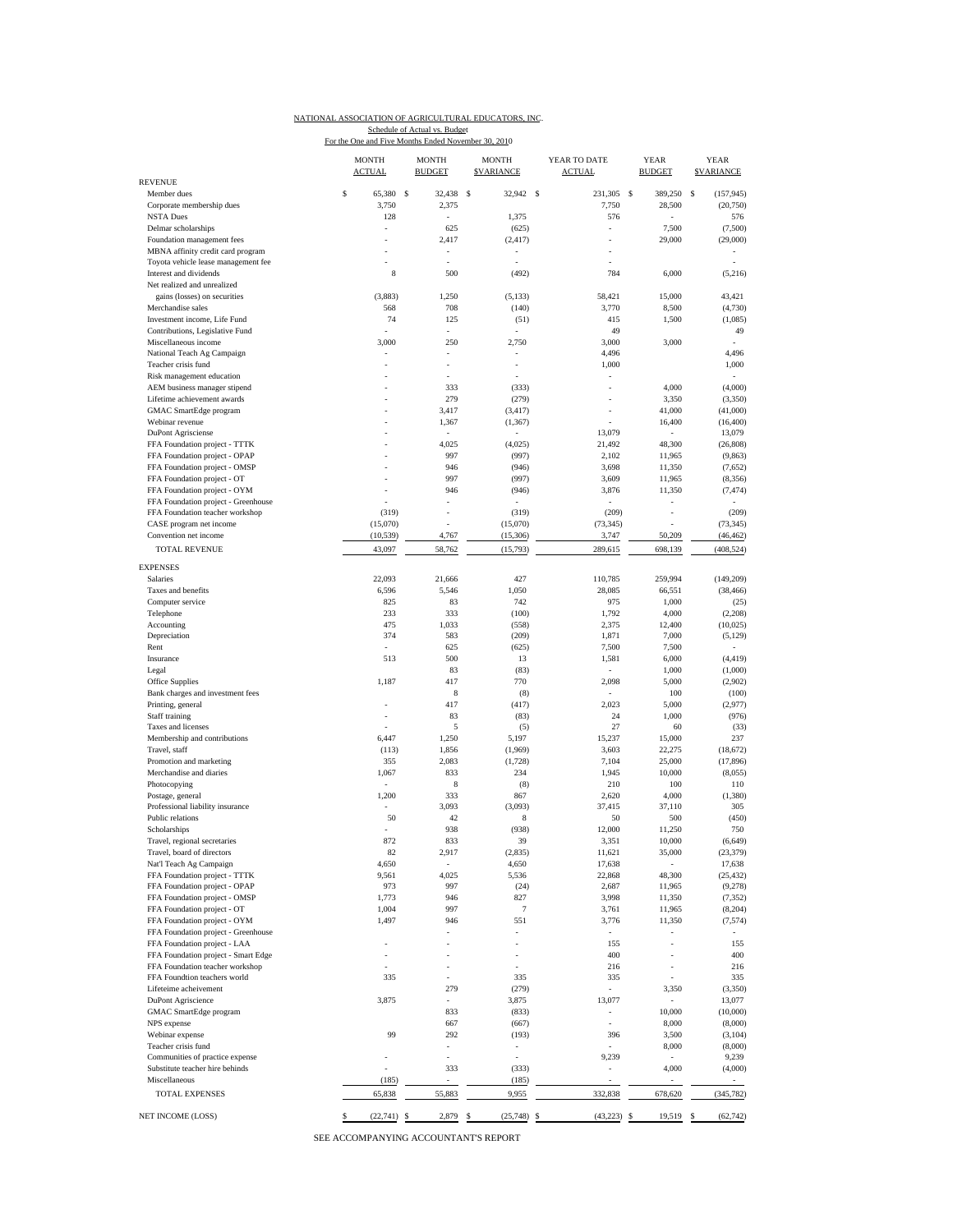## NATIONAL ASSOCIATION OF AGRICULTURAL EDUCATORS, INC. Schedule of Convention Revenue and Expenses

For the One and Five Months Ended November 30, 2010

|                                           |    | <b>MONTH</b>  |    | <b>MONTH</b>             |    | <b>MONTH</b>             | YEAR TO DATE |               |              | <b>YEAR</b>    | <b>YEAR</b>        |                          |
|-------------------------------------------|----|---------------|----|--------------------------|----|--------------------------|--------------|---------------|--------------|----------------|--------------------|--------------------------|
|                                           |    | <b>ACTUAL</b> |    | <b>BUDGET</b>            |    | <b>SVARIANCE</b>         |              | <b>ACTUAL</b> |              | <b>BUDGET</b>  |                    | <b>SVARIANCE</b>         |
| <b>REVENUE</b>                            |    | 500           |    |                          |    |                          |              |               |              |                |                    |                          |
| Convention, registration                  | \$ |               | \$ | 6,975                    | \$ | $(6, 475)$ \$            |              | 1,285         | $\mathbf{s}$ | 83,699         | $\mathbf{\hat{S}}$ | (82, 414)                |
| Convention, tickets/workshops             |    | 600           |    |                          |    | 600                      |              |               |              |                |                    |                          |
| Convention, trade show                    |    |               |    |                          |    |                          |              | 1,500         |              |                |                    | 1,500                    |
| Convention - Ideas Unlimited              |    |               |    |                          |    |                          |              |               |              |                |                    |                          |
| Convention - Teacher Mentor               |    |               |    |                          |    |                          |              | 5,000         |              |                |                    | 5,000                    |
| Convention scholarship fund               |    |               |    |                          |    |                          |              |               |              | 2,000          |                    | (2,000)                  |
| Convention, sponsorships - FFA Foundation |    |               |    | 2,083                    |    | (2,083)                  |              |               |              | 25,000         |                    | (25,000)                 |
| Convention, host state social             |    |               |    |                          |    |                          |              |               |              |                |                    |                          |
| Convention, sponsorships                  |    | 3,200         |    | 2,079                    |    | 1,121                    |              | 18,200        |              | 24,950         |                    | (6,750)                  |
| <b>TOTAL REVENUE</b>                      |    | 4,300         |    | 11,137                   |    | (6, 837)                 |              | 25,985        |              | 135,649        |                    | (109, 664)               |
| <b>EXPENSES</b>                           |    |               |    |                          |    |                          |              |               |              |                |                    |                          |
| Convention, plaques and trophies          |    | 55            |    | 125                      |    | (70)                     |              | 55            |              | 1,500          |                    | (1,445)                  |
| Convention, printing                      |    |               |    | 167                      |    | (167)                    |              |               |              | 2,000          |                    | (2,000)                  |
| Convention, miscellaneous                 |    |               |    | 83                       |    | (83)                     |              |               |              | 1,000          |                    | (1,000)                  |
| Convention, awards                        |    | 5,430         |    |                          |    | 5,430                    |              | 8,340         |              | 9,000          |                    | (660)                    |
| Convention, photography                   |    |               |    |                          |    |                          |              |               |              |                |                    |                          |
| Conventions, meal functions               |    |               |    | 1,000                    |    | (1,000)                  |              |               |              | 12,000         |                    | (12,000)                 |
| Convention, promotion and marketing       |    |               |    | 83                       |    | (83)                     |              |               |              | 1,000          |                    | (1,000)                  |
| Convention, postage and shipping          |    | 3,039         |    | 167                      |    | 2,872                    |              | 3,039         |              | 2,000          |                    | 1,039                    |
| Convention, equipment rental              |    |               |    | 667                      |    | (667)                    |              | ä,            |              | 8,000          |                    | (8,000)                  |
| Convention, workshops                     |    |               |    |                          |    |                          |              |               |              | $\overline{a}$ |                    |                          |
| Convention, host state social             |    |               |    |                          |    |                          |              |               |              |                |                    |                          |
| Convention, speakers                      |    |               |    |                          |    |                          |              |               |              |                |                    |                          |
| Convention, trade show expense            |    |               |    |                          |    |                          |              |               |              |                |                    |                          |
| Convention, tour expenses                 |    |               |    |                          |    |                          |              |               |              |                |                    |                          |
| Convention, committee expense             |    | 285           |    | 245                      |    | 40                       |              | 285           |              | 2,940          |                    | (2,655)                  |
| Convention, sponsorships - FFA Foundation |    |               |    | 2,083                    |    | (2,083)                  |              |               |              | 25,000         |                    | (25,000)                 |
| Convention, travel/board of directors     |    | 1,808         |    | 1,000                    |    | 808                      |              | 4,872         |              | 12,000         |                    | (7, 128)                 |
| Convention, staff travel                  |    | 4,222         |    | 750                      |    | 3,472                    |              | 5,647         |              | 9,000          |                    | (3, 353)                 |
| Convention, other travel                  |    |               |    | $\overline{\phantom{a}}$ |    | $\overline{\phantom{a}}$ |              | ÷,            |              | $\overline{a}$ |                    | $\overline{\phantom{a}}$ |
| <b>TOTAL EXPENSES</b>                     |    | 14,839        |    | 6,370                    |    | 8,469                    |              | 22,238        |              | 85,440         |                    | (63,202)                 |
| <b>NET INCOME (LOSS)</b>                  | \$ | $(10,539)$ \$ |    | 4,767                    | \$ | $(15,306)$ \$            |              | 3,747         | \$           | 50,209         | \$                 | (46, 462)                |